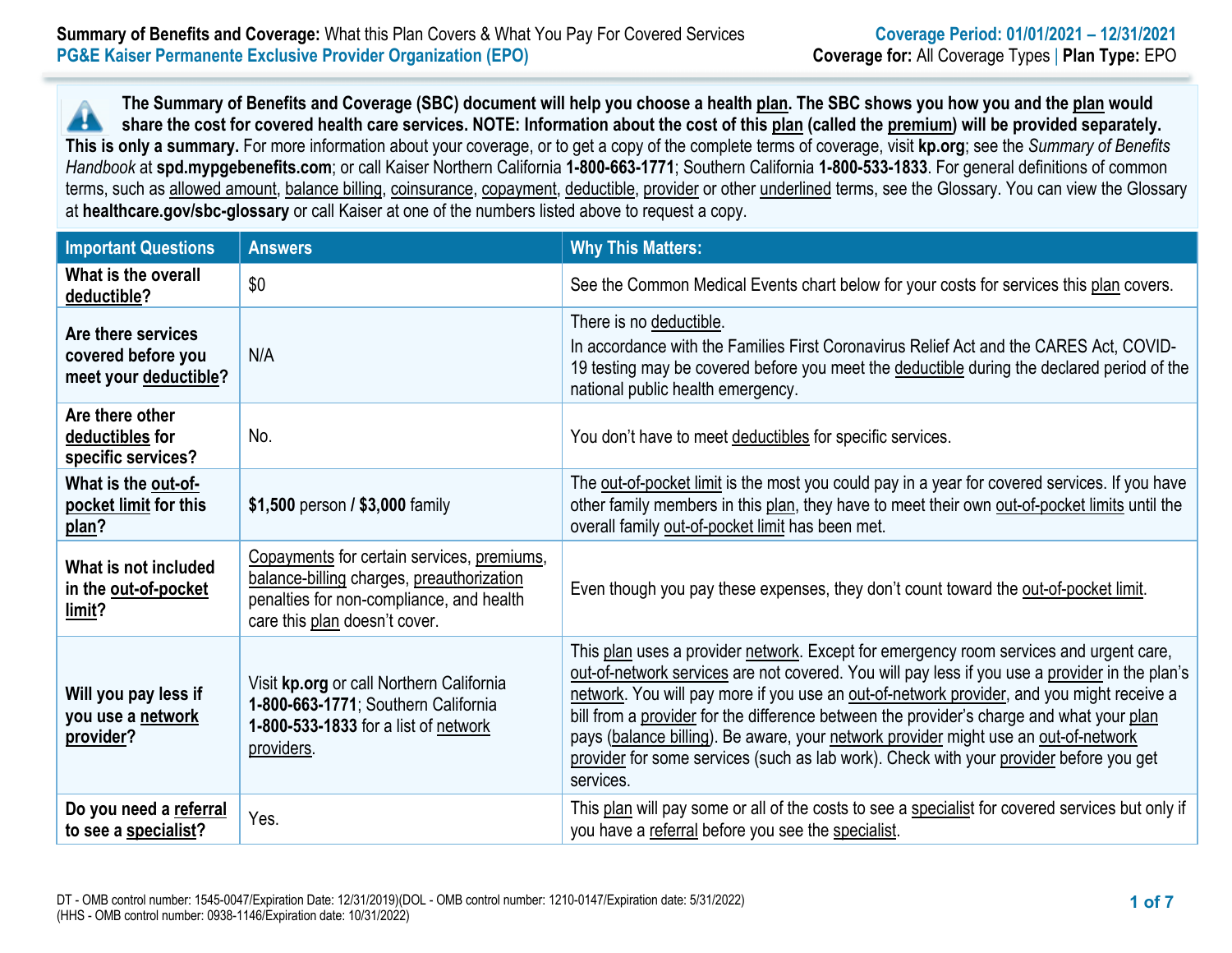All **copayment** and **coinsurance** costs shown in this chart are after your **deductible** has been met, if a **deductible** applies. AN

|                                                                                                                                                                                                                 |                                                      |                                                                                    | <b>What You Will Pay</b>                                            |                                                                                                                                                                                                                                                     |  |
|-----------------------------------------------------------------------------------------------------------------------------------------------------------------------------------------------------------------|------------------------------------------------------|------------------------------------------------------------------------------------|---------------------------------------------------------------------|-----------------------------------------------------------------------------------------------------------------------------------------------------------------------------------------------------------------------------------------------------|--|
| <b>Common</b><br><b>Medical Event</b>                                                                                                                                                                           | <b>Services You May Need</b>                         | <b>Network Provider</b><br>(You will pay the least)                                | <b>Out-of-Network</b><br><b>Provider (You will pay</b><br>the most) | <b>Limitations, Exceptions, &amp; Other Important</b><br><b>Information</b>                                                                                                                                                                         |  |
| If you visit a health<br>care provider's<br>office or clinic                                                                                                                                                    | Primary care visit to treat an<br>injury or illness  | \$10 copay/visit                                                                   | Not covered                                                         | None                                                                                                                                                                                                                                                |  |
|                                                                                                                                                                                                                 | Specialist visit                                     | \$10 copay/visit                                                                   | Not covered                                                         | None                                                                                                                                                                                                                                                |  |
|                                                                                                                                                                                                                 | Select preventive<br>care/screening/<br>immunization | Preventive care<br>screenings \$10 copay;<br>preventive<br>immunizations no charge | Not covered                                                         | Does not apply to out-of-pocket limit. You may<br>have to pay for services that aren't preventive. Ask<br>your provider if the services needed are preventive.<br>Then check what your plan will pay for.                                           |  |
|                                                                                                                                                                                                                 | Other practitioner office visit                      | \$10 copay/visit                                                                   | Not covered                                                         | Chiropractic visits: Self-referral allowed; no<br>preauthorization needed<br>Acupuncture visits: Referral required from a<br>Kaiser physician                                                                                                       |  |
| If you have a test                                                                                                                                                                                              | Diagnostic test (X-ray, blood<br>work)               | No charge                                                                          | Not covered                                                         | Does not apply to out-of-pocket limit.<br>In accordance with the Families First Coronavirus<br>Relief Act and the CARES Act, COVID-19 testing<br>may be covered at no charge during the declared<br>period of the national public health emergency. |  |
|                                                                                                                                                                                                                 | Imaging (CT/PET scans, MRIs)                         | No charge                                                                          | Not covered                                                         | Does not apply to out-of-pocket limit.                                                                                                                                                                                                              |  |
| If you need drugs<br>to treat your illness<br>or condition<br>More information<br>about prescription<br>drug coverage is<br>available by calling<br>Kaiser: NoCal<br>1-800-663-1771;<br>SoCal<br>1-800-533-1833 | Generic drugs                                        | \$10 copay                                                                         | Not covered                                                         | Up to 100-day supply; does not apply to out-of-<br>pocket limit.                                                                                                                                                                                    |  |
|                                                                                                                                                                                                                 | Preferred brand drugs                                | \$10 copay                                                                         | Not covered                                                         | Up to 100-day supply; does not apply to out-of-<br>pocket limit.                                                                                                                                                                                    |  |
|                                                                                                                                                                                                                 | Non-preferred brand drugs                            | $$10$ copay                                                                        | Not covered                                                         | Up to 100-day supply; does not apply to out-of-<br>pocket limit.                                                                                                                                                                                    |  |
|                                                                                                                                                                                                                 | Specialty drugs                                      | \$10 copay                                                                         | Not covered                                                         | Up to 100-day supply; 50% coinsurance for<br>drugs for treatment of infertility and sexual<br>dysfunction; memory enhancement drugs not<br>covered. Does not apply to out-of-pocket limit.                                                          |  |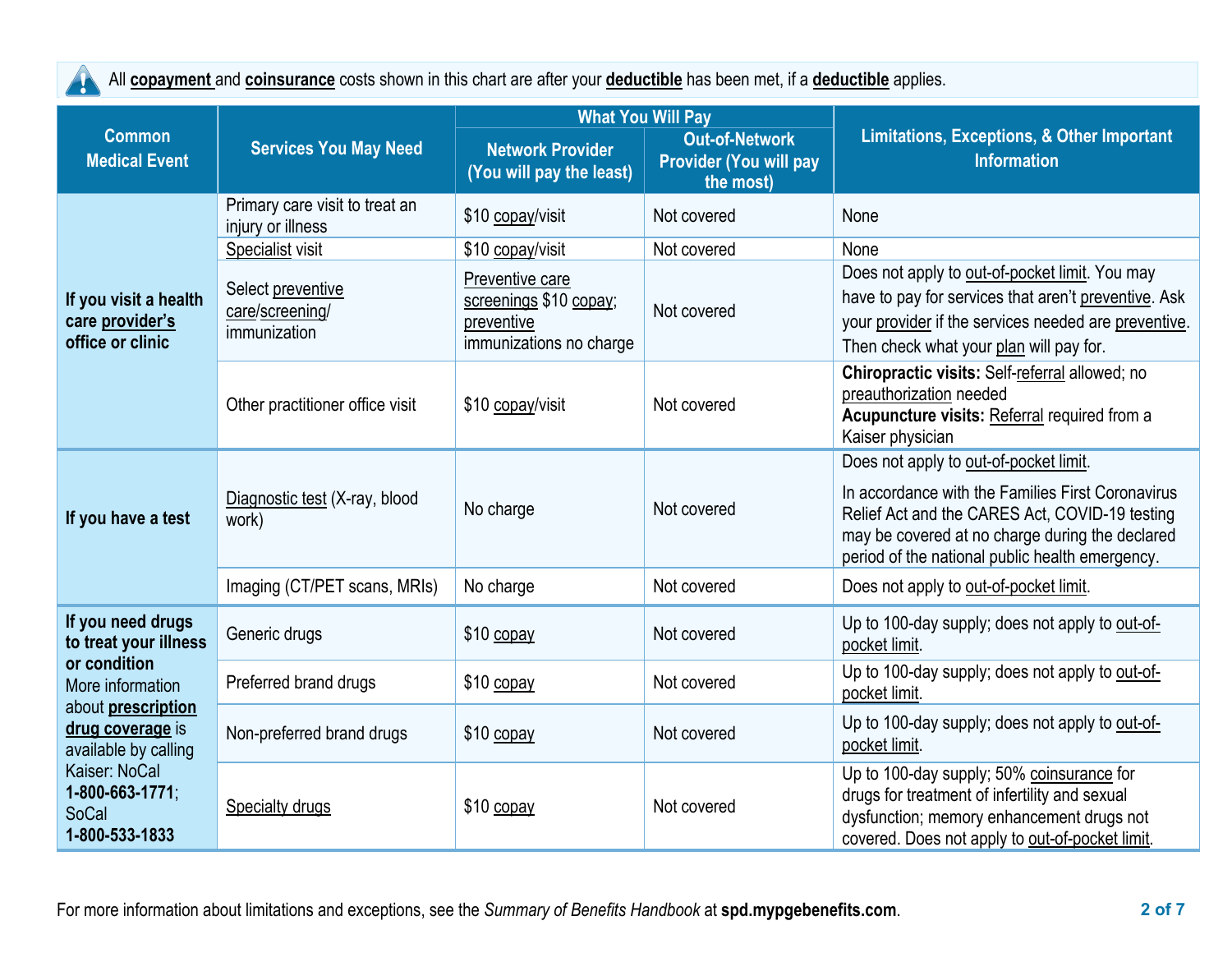|                                                                                              |                                                   |                                                     | <b>What You Will Pay</b>                                            |                                                                                                                                                                                                                                                                                                                                                                                                                                                                                                                                          |
|----------------------------------------------------------------------------------------------|---------------------------------------------------|-----------------------------------------------------|---------------------------------------------------------------------|------------------------------------------------------------------------------------------------------------------------------------------------------------------------------------------------------------------------------------------------------------------------------------------------------------------------------------------------------------------------------------------------------------------------------------------------------------------------------------------------------------------------------------------|
| <b>Common</b><br><b>Medical Event</b>                                                        | <b>Services You May Need</b>                      | <b>Network Provider</b><br>(You will pay the least) | <b>Out-of-Network</b><br><b>Provider (You will pay</b><br>the most) | <b>Limitations, Exceptions, &amp; Other Important</b><br><b>Information</b>                                                                                                                                                                                                                                                                                                                                                                                                                                                              |
| If you have<br>outpatient surgery                                                            | Facility fee (e.g., ambulatory<br>surgery center) | \$10 copay                                          | Not covered                                                         | None                                                                                                                                                                                                                                                                                                                                                                                                                                                                                                                                     |
|                                                                                              | Physician/surgeon fees                            | Included in facility fee                            | Not covered                                                         | None                                                                                                                                                                                                                                                                                                                                                                                                                                                                                                                                     |
| If you need<br>immediate medical<br>attention                                                | <b>Emergency room care</b>                        | \$25 copay/visit                                    | \$25 copay/visit                                                    | Waived if admitted as an inpatient.                                                                                                                                                                                                                                                                                                                                                                                                                                                                                                      |
|                                                                                              | <b>Emergency medical</b><br>transportation        | No charge                                           | No charge                                                           | Does not apply to out-of-pocket limit.                                                                                                                                                                                                                                                                                                                                                                                                                                                                                                   |
|                                                                                              | <b>Urgent care</b>                                | \$10 copay/visit                                    | \$10 copay/visit                                                    | Non-plan providers covered when temporarily<br>outside the service area.                                                                                                                                                                                                                                                                                                                                                                                                                                                                 |
| If you have a                                                                                | Facility fee (e.g., hospital room)                | No charge                                           | Not covered                                                         | None                                                                                                                                                                                                                                                                                                                                                                                                                                                                                                                                     |
| hospital stay                                                                                | Physician/surgeon fees                            | Included in facility fee                            | Not covered                                                         | None                                                                                                                                                                                                                                                                                                                                                                                                                                                                                                                                     |
| If you need mental<br>health, behavioral<br>health, or<br>substance use<br>disorder services | <b>Outpatient services</b>                        | \$10/individual visit                               | Not covered                                                         | \$5/group visit                                                                                                                                                                                                                                                                                                                                                                                                                                                                                                                          |
|                                                                                              | Inpatient services                                | No charge                                           | Not covered                                                         | Substance use disorder: May use Beacon Health<br>Options or Kaiser for detoxification. All other<br>residential inpatient treatment, including acute<br>inpatient and residential treatment, is available<br>through the Beacon Health Options network only,<br>not Kaiser. All substance use treatment requires<br>preauthorization. When using a Beacon Health<br>Options provider, a \$300 penalty applies if you fail<br>to notify Beacon Health Options within 48 hours of<br>admission to a facility. No limit on number of stays. |
| If you are pregnant                                                                          | Office visits                                     | No charge                                           | Not covered                                                         | Depending on the type of service, a copayment,<br>coinsurance or deductible may apply. Maternity<br>care may include tests and services described<br>elsewhere in this document. Does not apply to out-<br>of-pocket limit.                                                                                                                                                                                                                                                                                                              |
|                                                                                              | Childbirth/delivery professional<br>services      | Included in facility fee                            | Not covered                                                         | None                                                                                                                                                                                                                                                                                                                                                                                                                                                                                                                                     |
|                                                                                              | Childbirth/delivery facility<br>services          | No charge                                           | Not covered                                                         | Does not apply to out-of-pocket limit.                                                                                                                                                                                                                                                                                                                                                                                                                                                                                                   |

For more information about limitations and exceptions, see the *Summary of Benefits Handbook* at **spd.mypgebenefits.com**. **3 of 7**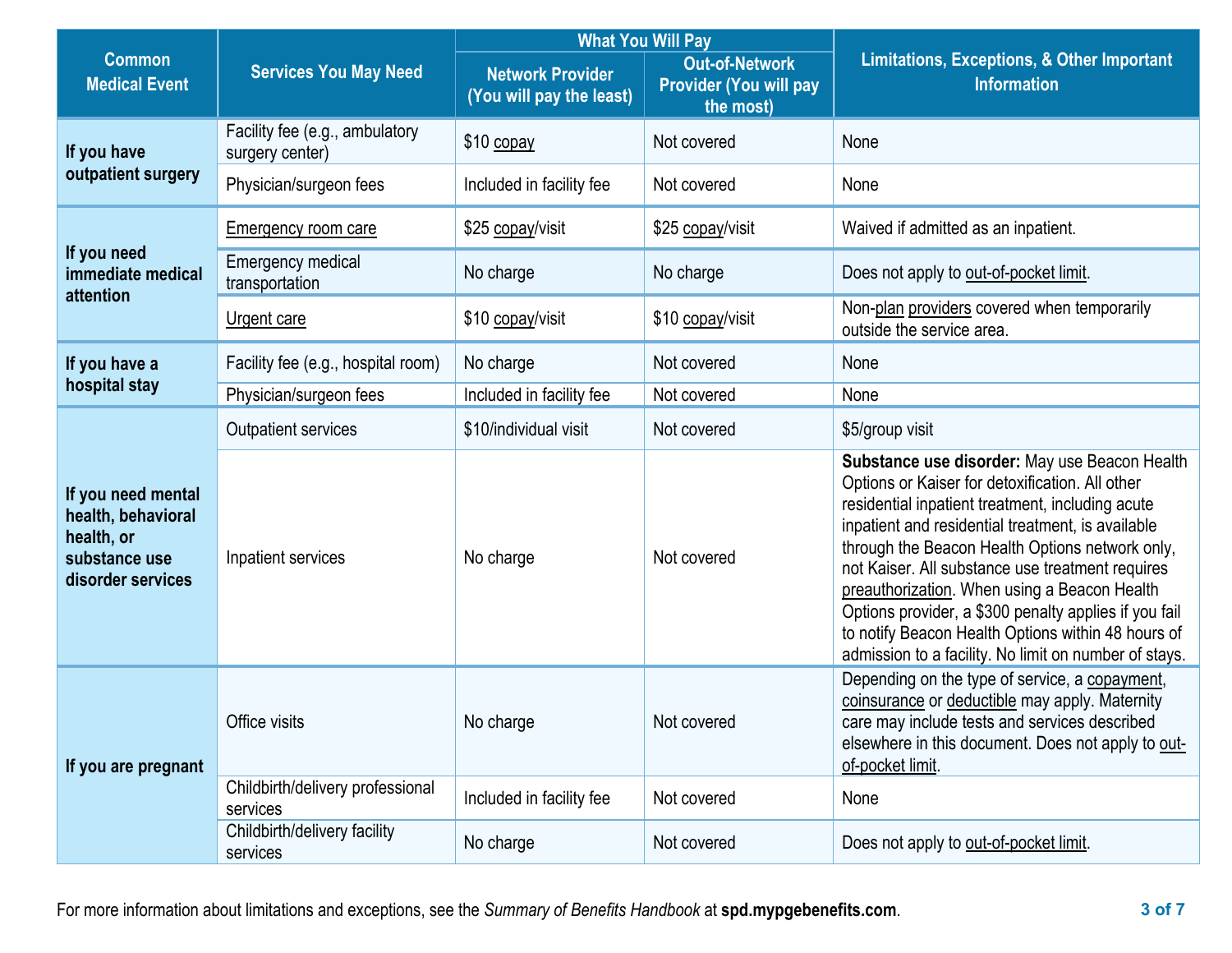|                                                                         | <b>Services You May</b><br><b>Need</b> | <b>What You Will Pay</b>                               |                                                                        |                                                                                                                                                                                                                           |  |  |
|-------------------------------------------------------------------------|----------------------------------------|--------------------------------------------------------|------------------------------------------------------------------------|---------------------------------------------------------------------------------------------------------------------------------------------------------------------------------------------------------------------------|--|--|
| <b>Common</b><br><b>Medical Event</b>                                   |                                        | <b>Network Provider</b><br>(You will pay the<br>least) | <b>Out-of-Network</b><br><b>Provider (You</b><br>will pay the<br>most) | Limitations, Exceptions, & Other Important Information                                                                                                                                                                    |  |  |
| If you need help<br>recovering or<br>have other special<br>health needs | Home health care                       | No charge                                              | Not covered                                                            | 3 visits/day; 100 visits/calendar year. Does not apply to out-of-pocket limit.                                                                                                                                            |  |  |
|                                                                         | Rehabilitation<br>services             | $$10$ copay                                            | Not covered                                                            | None                                                                                                                                                                                                                      |  |  |
|                                                                         | Habilitation services                  | \$10 copay                                             | Not covered                                                            | None                                                                                                                                                                                                                      |  |  |
|                                                                         | Skilled nursing care                   | No charge                                              | Not covered                                                            | 100 days/calendar year. Does not apply to out-of-pocket limit.                                                                                                                                                            |  |  |
|                                                                         | Durable medical<br>equipment           | No charge                                              | Not covered                                                            | Must be in accordance with Kaiser's DME formulary guidelines. Does not<br>apply to out-of-pocket limit. For specific exclusions, see p. 44 of the Kaiser<br>EPO Summary Plan Description (call Kaiser to request a copy). |  |  |
|                                                                         | Hospice services                       | No charge                                              | Not covered                                                            | None                                                                                                                                                                                                                      |  |  |
| If your child needs<br>dental or eye care                               | Children's eye exam                    | $$10$ copay                                            | Not covered                                                            | None                                                                                                                                                                                                                      |  |  |
|                                                                         | Children's glasses                     | Not covered                                            | Not covered                                                            | None                                                                                                                                                                                                                      |  |  |
|                                                                         | Children's dental<br>check-up          | Not covered                                            | Not covered                                                            | None                                                                                                                                                                                                                      |  |  |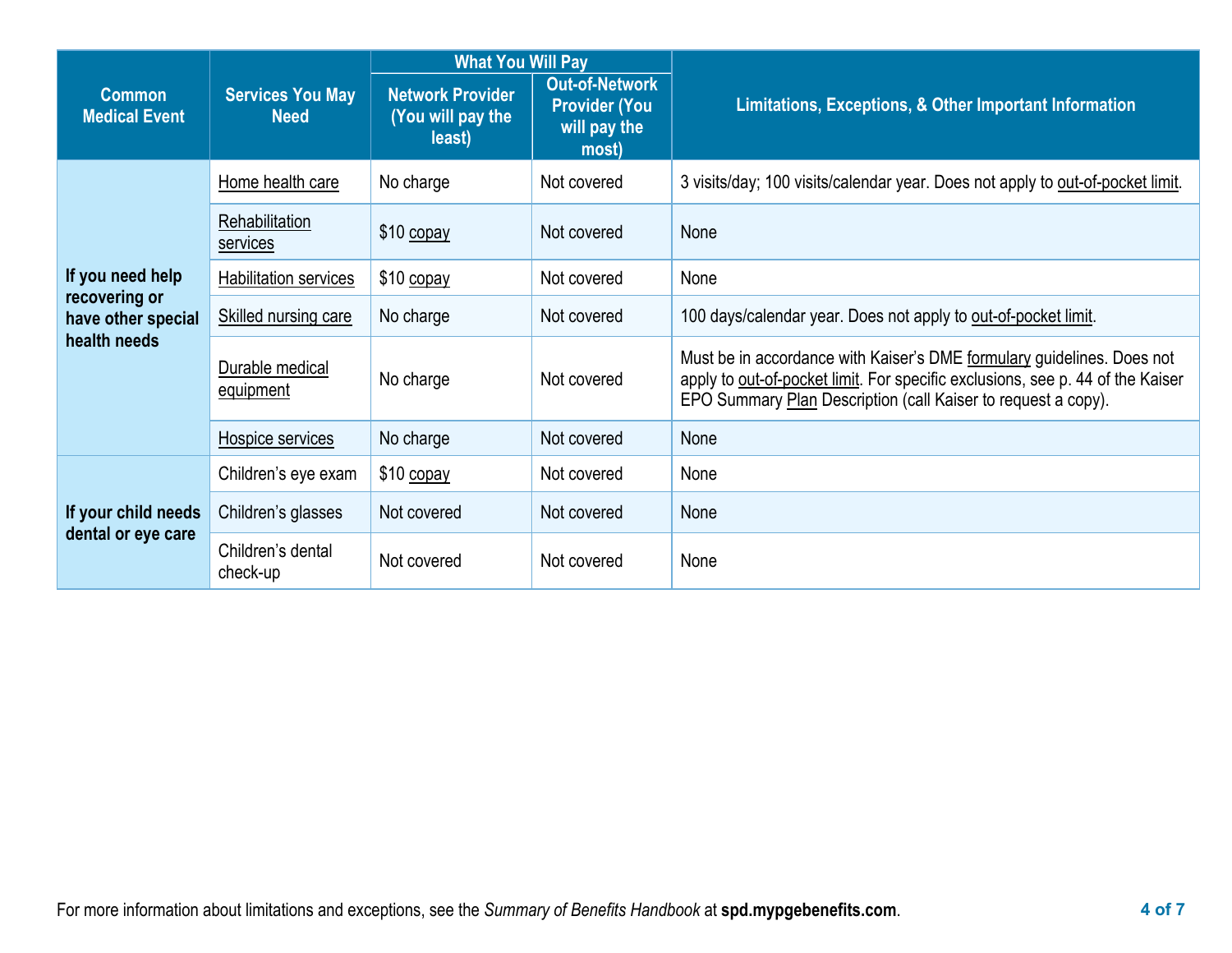## **Excluded Services & Other Covered Services:**

| Services Your Plan Generally Does NOT Cover (Check your policy or plan document for more information and a list of any other excluded services.) |                                                                             |                              |  |  |  |  |
|--------------------------------------------------------------------------------------------------------------------------------------------------|-----------------------------------------------------------------------------|------------------------------|--|--|--|--|
| Cosmetic Surgery                                                                                                                                 | Long-Term Care                                                              | Routine Eye Care (Adult)     |  |  |  |  |
| Dental Care (Adult & Child)                                                                                                                      | Non-emergency care when traveling outside the U.S.                          | <b>Routine Foot Care</b>     |  |  |  |  |
| Eyeglasses (Adult & Child)                                                                                                                       | <b>Private-Duty Nursing</b>                                                 | Weight Loss Programs         |  |  |  |  |
| Other Covered Services (Limitations may apply to these services. This isn't a complete list. Please see your plan document.)                     |                                                                             |                              |  |  |  |  |
| Acupuncture (medically referred)<br><b>Bariatric Surgery</b>                                                                                     | Chiropractic Care (self-referred)<br>Hearing Aids (1 per ear every 3 years) | <b>Infertility Treatment</b> |  |  |  |  |

Your Rights to Continue Coverage: There are agencies that can help if you want to continue your coverage after it ends. The contact information for those agencies is: The plan—Northern California **1-800-663-1771**; Southern California **1-800-533-1833**; your state insurance department; or the Department of Labor's Employee Benefits Security Administration at **1-866-444-EBSA (3272**) or **dol.gov/ebsa/healthreform.** Other coverage options may be available to you, too, including buying individual insurance coverage through the Health Insurance Marketplace. For more information about the Marketplace, visit **healthcare.gov** or call **1-800-318-2596**.

Your Grievance and Appeals Rights: There are agencies that can help if you have a complaint against your plan for a denial of a claim. This complaint is called a grievance or appeal. For more information about your rights, look at the explanation of benefits you will receive for that medical claim. Your plan documents also provide complete information to submit a claim, appeal, or a grievance for any reason to your plan. For more information about your rights, this notice, or assistance, contact the following: **Medical Appeals** Kaiser Permanente Insurance Company—Appeals, 3701 Boardman-Canfield Road, Canfield, OH 44406 / Northern California: **1-800-663-1771** / Southern California: **1-800-533-1833** / Fax: 1-614-212-7110 **kp.org Pharmacy Appeals** Kaiser Permanente, Attn: SFAS National Self Funding, 3840 Murphy Canyon Road, San Diego, CA 92123 / Northern California: **1-800-663-1771** / Southern California: **1-800-533-1833** / Fax: 1-858-614-7912 / **kp.org**. **Detoxification or Substance Use Disorder Residential Inpatient:** Beacon Health Options, Attention: Appeals, P.O. Box 6065, Cypress, CA 90630 0065 / **1-888-445-4436** / **beaconhealthoptions.com**. You may also contact the Department of Labor's Employee Benefits Security Administration at **1-866-444-EBSA (3272)** or **dol.gov/ebsa/healthreform**.

## **Does this plan provide Minimum Essential Coverage? Yes**.

Minimum Essential Coverage generally includes plans, health insurance available through the Marketplace or other individual market policies, Medicare, Medicaid, CHIP, TRICARE and certain other coverage. If you are eligible for certain types of Minimum Essential Coverage, you may not be eligible for the premium tax credit.

## **Does this plan meet Minimum Value Standards? Yes**.

If your plan doesn't meet the Minimum Value Standards, you may be eligible for a premium tax credit to help you pay for a plan through the Marketplace.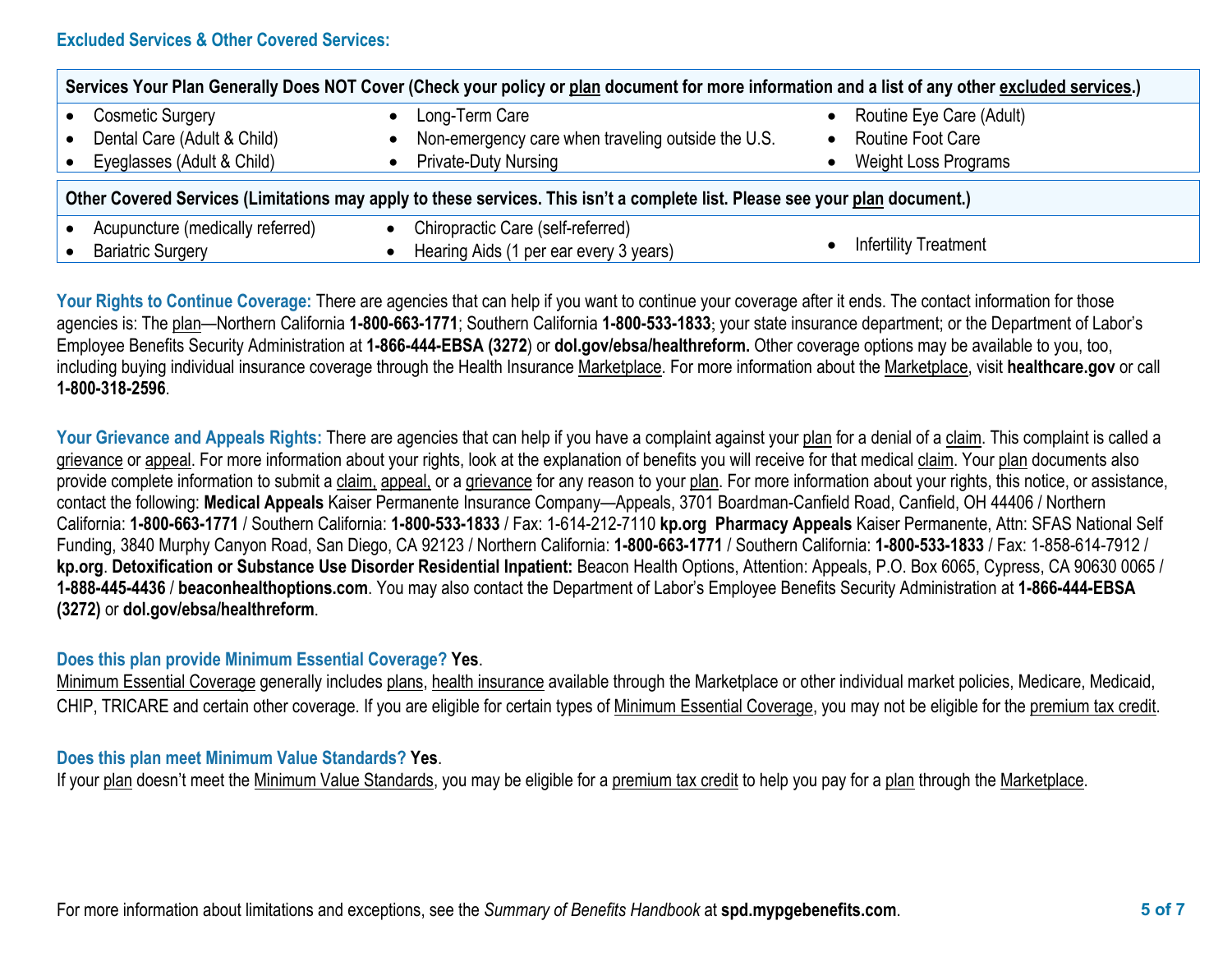## **Language Access Services:**

Spanish (Español): Para obtener asistencia en Español, llame al **1-800-964-0530.** Tagalog (Tagalog): Kung kailangan ninyo ang tulong sa Tagalog tumawag sa **1-800-964-0530.** Chinese (中文): 如果需要中文的帮助,请拨打这个号码 **1-800-964-0530.**

Navajo (Dine): Dinek'ehgo shika at'ohwol ninisingo, kwiijigo holne' **1-800-964-0530.**

Your health benefits will be self-insured by your plan sponsor. Kaiser Permanente Insurance Company will provide certain administrative services for the plan and will not be an insurer of the plan or financially liable for health care benefits under the plan.

––––––––––––––––––––––*To see examples of how this plan might cover costs for a sample medical situation, see the next section.–––––––––––*–––––––––––